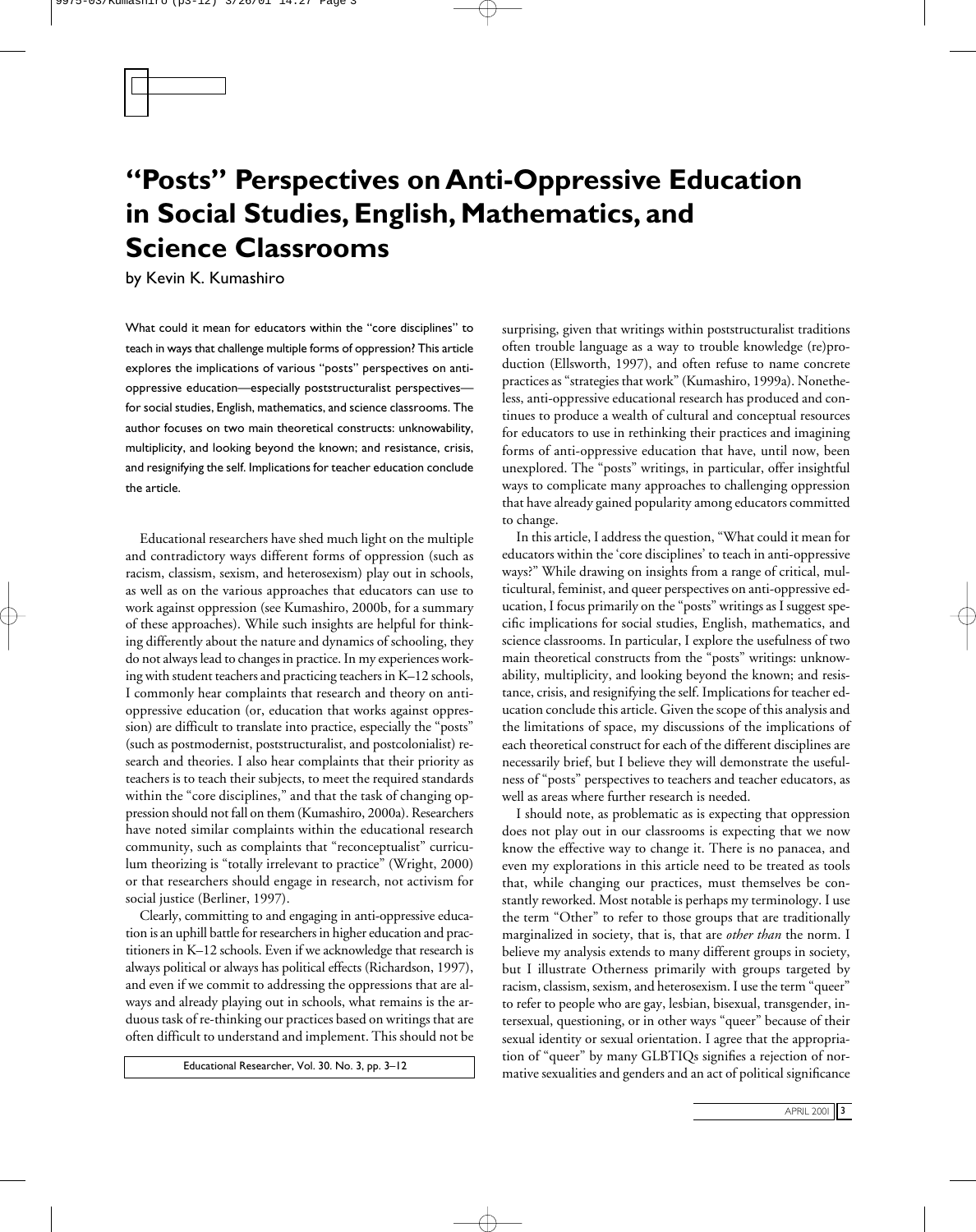(Capper, 1999; Tierney & Dilley, 1998), although I acknowledge that the term continues to invoke a history of bigotry and hatred, even among GLBTIQs. Furthermore, while the term "queer" can highlight the interrelationship among sex, gender, and sexuality (Butler, 1993) and even race (Kumashiro, in press), it can also erase gender differences (Wieringa & Blackwood, 1999) and racial differences (Rosales, 1999). I say this not to dismiss these limitations, but rather to make explicit that every practice makes some changes possible, and others, impossible; they work against some forms of oppression and lie complicit with others. My goal is not to name strategies that work (for all students, in all situations, against all oppressions), but rather, to emphasize the partiality of any approach to challenging oppression, and the need to constantly rework these approaches.

# **Unknowability, Multiplicity, and Looking Beyond the Known**

# *The "Problem" of Partiality*

All students come to school with partial knowledges. In some ways they may not know much about marginalized groups in society, but even when they do know about the Other, that knowledge is often a mis-knowledge, a knowledge of stereotypes and myths learned from the media, families, peer groups, and so forth. The school curriculum often does little to address these partial knowledges. For example, when U.S. history curricula focus on political leaders, military conflicts, and industrial inventors, they are including the voices, experiences, and perspectives of only certain groups in society, namely, the privileged. Left silenced or pushed to the margins are such topics as immigration, the gendered division of labor, and civil rights movements that can reveal the roles that the Othered in society have played in U.S. history. Anyon (1979), for example, tells us that U.S. history textbooks celebrate the achievements of industrial inventors but fail to discuss the practices and effects of labor exploitation on the working classes. Additional researchers point to ways that other groups are similarly privileged in the curriculum through the selective inclusion and exclusion of material, groups such as males (Minnich, 1990), White Americans (Asante, 1991), and heterosexuals (Lipkin, 1995). Compounding matters is the recognition that the structure of the social studies curriculum, not just its content, is problematic. More and more historians are arguing that narrative voice belongs in written accounts of history, by which I mean, signs that the author wrote the text and constructed a particular version of history belong in the text (Cronon, 1992). However, history textbooks continue to silence the narrative or authorial voice (Paxton, 1999). This lack of authorial voice implies that the account being told is objective and impartial (Richardson, 1997); it implies that "history" consists of facts, not readings or interpretations of events; and given the selective inclusion and exclusion of materials, it colludes in the privileging of hegemonic versions of history (Paxton, 1999).

The privileging of certain groups occurs not only in social studies classrooms, but also in science classrooms that purport to be teaching a "neutral" subject. As Letts (1999) points out, what we have come to call "science" has been critiqued from feminist, antiracist, postcolonial, poststructural, and even queer perspectives. Such critiques include the notion that "real" science has come to be defined as only the science that originated in the

"Western" (or, White) world (Harding, 1994; Lee, 1999). Not long ago, only men were considered capable of thinking scientifically (Battersby, 1989). Throughout history and even today, science asks only certain questions, and as a result, is used in ways that primarily benefit certain racial and socioeconomic groups in society (Harding, 1994). Depending on what it finds (or chooses not to find) and publicizes (or chooses not to publicize), science can have different political and material consequences on different populations, justifying the privileging of certain groups and the marginalization of others, as happened with the AIDS epidemic when the science community refused to devote significant time and resources until the "problem" changed from an African/gay disease to a virus that can spread to mainstream America (Treichler, 1988). Science can normalize only certain ways of being, such as when it talks about sex/ gender in dichotomous terms, thus reinforcing the notion that there are only males and females and nothing else, despite that significant numbers of human beings and other living beings in the natural world are intersexed (Kessler, 1998; Letts, 1999). Even progressive educators help maintain the privileging of certain groups in society when they require that students think "scientifically," objectively, and rationally (Ellsworth, 1992). Clearly, "science" is always and already implicated in challenging and contributing to different forms of oppression.

Mathematics is no different. Historically, mathematics has been a tool of colonialism and imperialism (Bishop, 1990). This should not be surprising, given that mathematics has an underlying "logic of control": mathematizing and quantifying nature and time and space are ways for humans to control not only nature, but also society, since defining "reason" as, in part, the ability to think "mathematically" allows certain people (i.e., the "mathematical" ones) to extend their control over others (Fleener, 1999). Furthermore, mathematics often purports to be a transparent language—i.e., a language that reflects truths about the natural world—even though no language is transparent (Shulman, 1996). Different languages make possible different ways of making sense of the world (Macedo, 1991). Not only is any language encoded with culturally specific and gendered meanings (Shulman, 1994), but so too do people understand and use the languages of mathematics differently depending on the cultural context or situation (Bishop, 1994; Powell & Frankenstein, 1997). Therefore, indirectly, teaching mathematics is a way of teaching particular cultural norms and values (Shulman, 1994). Yet, as students, we do not often learn that ours is but one of many mathematics/sciences out there; we do not learn that our system of mathematics/sciences privileges certain ways of thinking; and we do not learn ways that mathematics/sciences often address certain social problems and not others, perhaps because different groups have yet to occupy positions in math/science communities with the authority to ask them and the resources to follow through (Harding, 1994).

Perhaps most commonly critiqued for teaching partial materials are English classrooms that insist on teaching the "canon." Biases based on class, race, gender, sexuality, and other social markers often play out in the curriculum when the authors and characters of the literature being read consist primarily of middle class or wealthy, White, male, and heterosexual people (Palumbo-Liu, 1995; Schmitz, Rosenfelt, Butler, & Guy-Sheftall, 1995;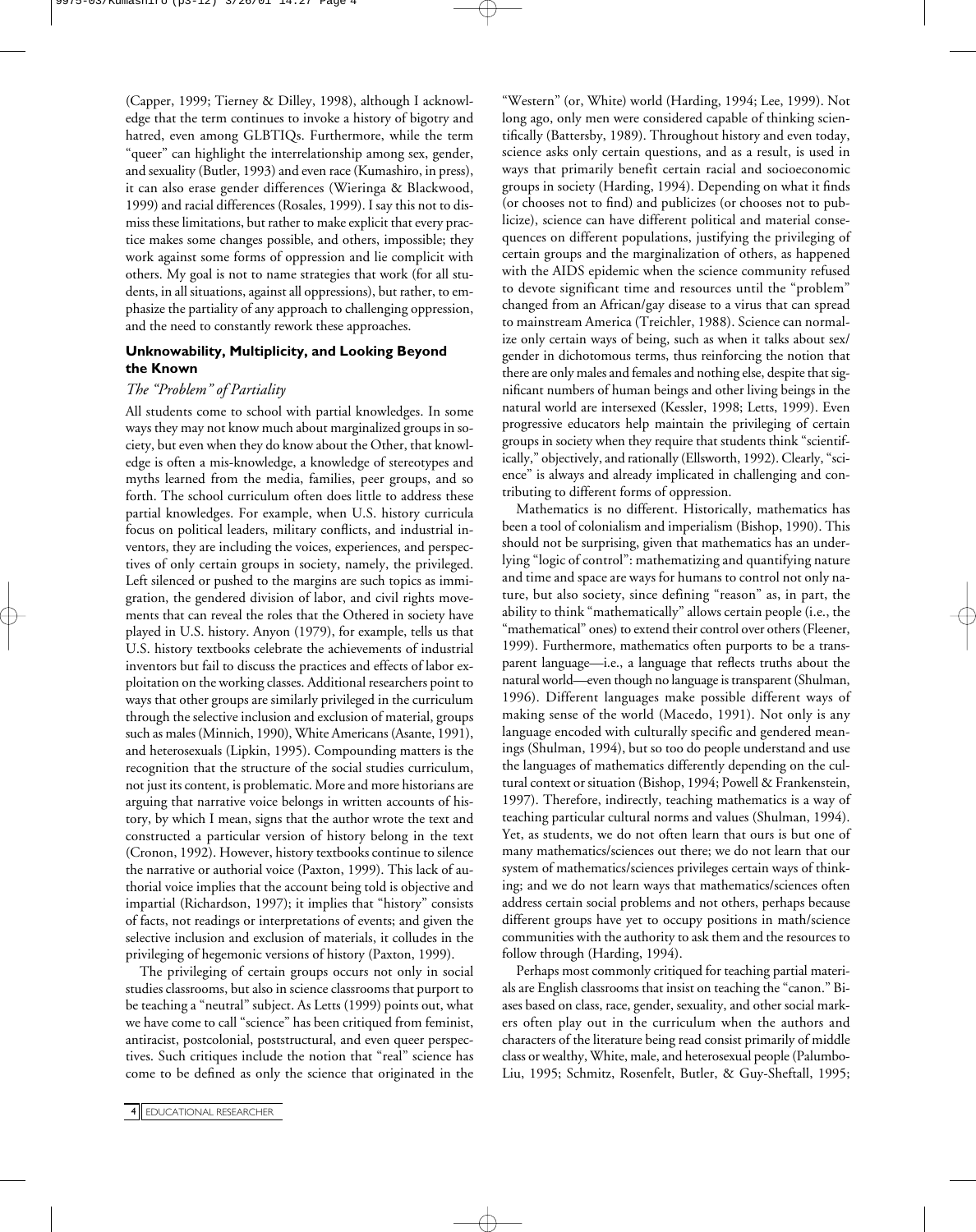Sumara, 1993). By learning about only certain groups and perspectives in society, students are not learning about alternative perspectives and the contributions, experiences, and identities of Others, and by not learning such knowledge, students are not troubling the (mis)knowledge they already have. Silence and exclusion are significant parts of the "hidden curriculum" (Jackson, 1968; Jackson, Boostrom, & Hanson, 1993) being taught in schools—a hidden curriculum that sanctions the partial and oppressive knowledges already in schools and society.

In response, many educators have called for diversity and an inclusive, multicultural curriculum. Unfortunately, educators often stop after "adding on" differences as if adding, say, women here and Latinas/os there solves the problem. There are at least two reasons why mere inclusion cannot solve "the problem." First, countless differences exist in society (such as differences based on race, class, gender, sexuality, religion, [dis]ability, language, body size, and the intersections of these differences), making it literally impossible to be fully "inclusive." Second, even if all differences could be named and included, the very act of naming and including difference could operate in contradictory ways. For example, we might wonder, what does it mean to add Jews, or to add queers, or to add the working poor? In fact, what does it mean to "be" any of the things being added? Who counts as the "different"?

By adding, say, Black Americans, do we expect their voices to "speak" to racial differences (hooks, 1994)? If so, are we adding only those people whose difference is specifically and solely their race (and not also, say, their gender, sexuality, or disability) and, in the process, ignoring what it means for Black American women or Black American queers or disabled Black Americans also to be Black (but to be Black in perhaps a different way)? Does Blackness, in other words, take on normative (or, regulatory) qualities within the inclusive curriculum just as it has within Black liberation movements (Cohen, 1996)? Activists at the intersections of oppressions have long argued that, ironically, identity-based activist movements function just as mainstream society does in excluding its own margins (Powell, 1999), such as feminist movements and women who are of color (McKay, 1993), or antiracist movements and people of color who are queer (Conerly, 1996), or queer rights movements and queers who are female (Blackwood & Wieringa, 1999). Adding difference is problematic when the "difference" is itself normative.

Yet, "difference" always exceeds singular categories since identities are already multiple and intersected. What it means to be a woman is already racially normative (Higginbotham, 1992), just as what it means to be masculine is already heteronormative (Kimmel, 1994). Similarly, racial identities such as Asian American identities are already gendered, such as with Orientalist stereotypes of Asian Americans in the mainstream U.S. imagination (Okihiro, 1994), and are already heterosexualized, such as when Asian American communities reify "traditional Asian values" that are centered on heterosexist familial roles (Kumashiro, 1999b). It is a problem, then, to speak of identities always and only in their separate(d) incarnations, which not only denies the already-intersectedness of identities, but more importantly, masks the already-privileged status of certain identities. In particular, treating identity as singular allows only certain identities to count as authentic, only certain ones to matter when learning about what it means to be of that group. This should not be surprising, given that identities have meaning only because they are defined in opposition to an Other (Butler, 1993). Authenticity requires the existence of the non-authentic: To say *who we are* and *what we are focusing on* is simultaneously to say *who we are not* and *what we are not focusing on*. The naming of difference, then, whether in activist communities or inclusive curricula, can serve less to describe who a group is, and more to prescribe who a group ought to be.

Furthermore, the focus on difference fails to change that which is not-different, namely, the norm. Although a curriculum that aims for inclusion may succeed in teaching that the different or the Other is as normal or important as the norm, it does not necessarily change the very definition of "normal" and de-center the "mythical norm" (Ellsworth, 1992), namely, the White American, male, middle class, heterosexual identities that are traditionally privileged in society. Learning about differences will be accomplished through lenses already colored by the norm, as when we learn about Others in comparison to or contrast with the Self. What this means is, adding difference does not really change teaching and learning practices that affirm our sense of normalcy. And perhaps this is exactly why schools continue to teach in oppressive ways; perhaps we desire teaching and learning through normalized lenses (Doll, 1998; Morris, 1998). Perhaps we desire teaching and learning in ways that affirm and confirm our sense that *what we have come to believe is normal or commonsense in society* is really the way things are and are supposed to be. After all, imagine the alternative: Imagine constantly learning that "what is normal" and "who we are" are really social constructs maintained only through the Othering, the marginalization, the silencing of other possible worlds and selves. Imagine constantly learning, in other words, of our own complicity with oppression.

My point, here, is that perhaps we resist anti-oppressive practices because they trouble how we think and feel about not only the Other, but also ourselves. A good example is the refusal of many academics to engage with queer theory. As Fuss (1991) tells us, since the definition of "straight" requires the existence of "queer," and since the privileging of heterosexuality requires the Othering of other sexualities, any effort to change what it means to be queer requires simultaneously changing what it means to be straight. So, too, with all other binaried identities. Our desire to teach and learn about the Other in traditional ways is a desire to maintain some sense of identity and normalcy. Therefore, difference is not merely something we have yet to learn, but something that we desire not to learn, something we (subconsciously) resist (Britzman, 1998). We resist learning what will disrupt the frameworks we traditionally use to make sense of the world and ourselves. (I will return to this notion of resistance later in this article.)

# *The Paradox of Addressing Partiality*

The "problem" with schools, then, is not merely that only certain voices are included. Since we can never hear all voices, such a view of the "problem" of curriculum leads either to a false sense of hope, as in, "I can solve this by including a representative selection of voices" (as if representatives can ever speak for the diversity that is in any group), or to a sense of despair, as in, "I can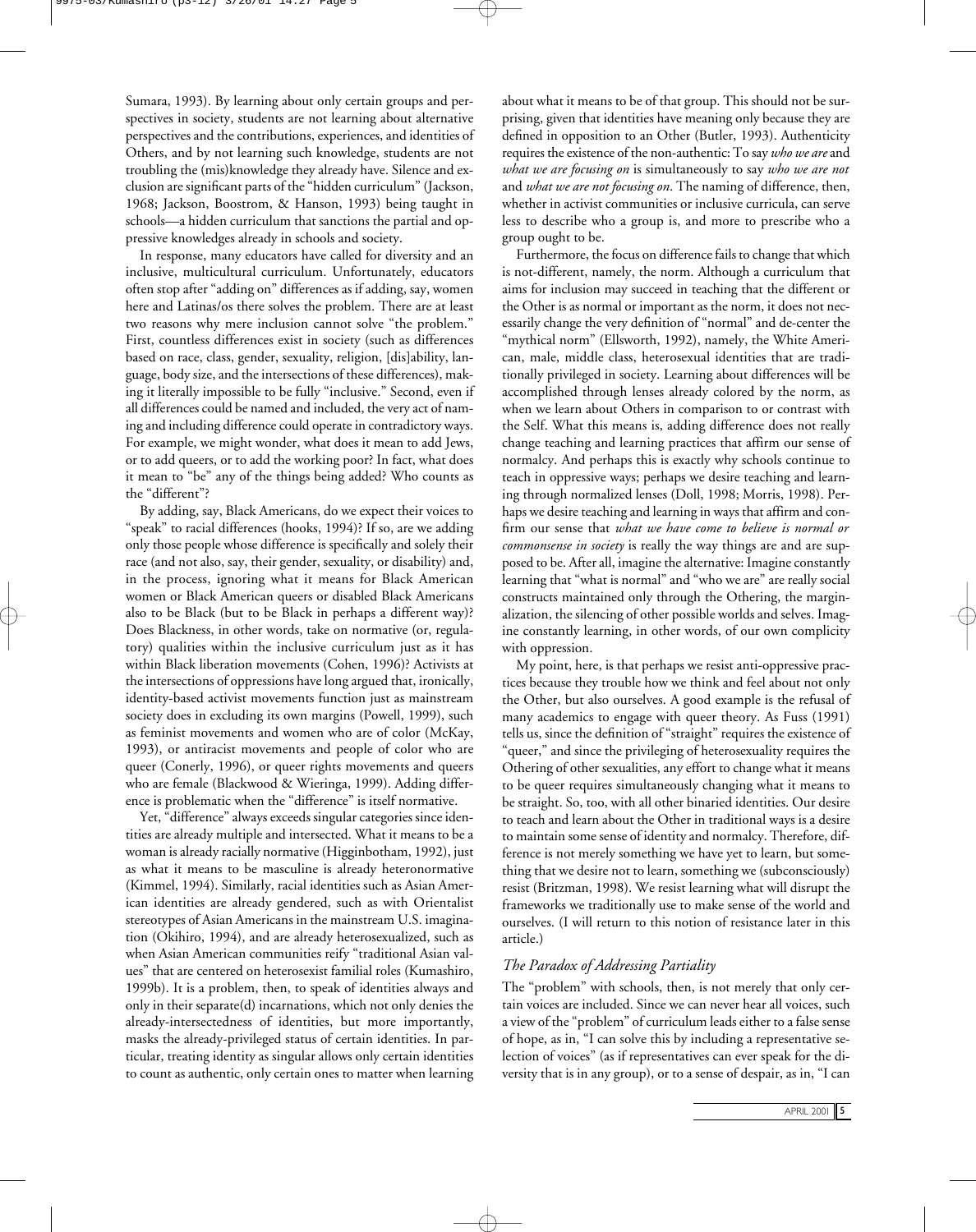never rectify this problem." We need to acknowledge that there is a reason why certain voices are silenced in the first place (Scott, 1993). The problem, in other words, is also that we often *desire* hearing only certain voices, we desire the silencing of Others, and we desire the continuation of normalized teaching and learning practices.

Why are these desires a problem? Any assembly of voices indirectly tells an underlying *story*. The sum (i.e., the story) will always be greater than its parts (or, more accurately, will always exceed what the individual voices say explicitly). And the story then frames how we make sense of what it is we are learning, and of how it is our learnings relate to what we already know and to who we think we are. Some stories reinforce hegemonic frameworks for thinking about and acting in the world, others challenge them, and still others do both. Thus, stories always have political effects (Richardson, 1997); and the inclusion of more and different voices will tell not a "truer" story, but a different one, one with different political implications (Scott, 1993). What this means is, the desire to teach and learn in only certain ways stems from a desire (perhaps a subconscious one, perhaps not) to use only certain stories—especially the stories we have traditionally used—to make sense of the world and ourselves. And since the traditional stories are the ones that define normalcy (i.e., are the hegemonic ones), we ironically desire exactly what is harmful to ourselves.

It is easy to add difference to the curriculum in a way that complies with hegemony. As Spivak (1990) tells us, the inclusion of "ethnic literature" in English curricula can reflect an objectification of difference, where writers and literary critics of color, by making people of color into objects of (new) investigations, ironically contribute to a "new orientalism" or new form of colonialism. In fact, historically, the formation of "ethnic canons" (i.e., great works by writers of color) arguably reflects a commodification of difference, a type of currency in political correctness, since calls for inclusion grew as much out of the desire for change as the desire to appease the discontented (Palumbo-Liu, 1995). Capitalist structures and colonialist ideologies do permeate English curricula and can constitute their underlying "story."

However, the underlying story can change. For example, often absent from lessons on what many call the Second World War is any discussion of the role women played in transforming the workforce in the United States; of the persecution of queers in Nazi Germany alongside Jews and other targeted groups; and of the forced relocation of Japanese Americans, many of them U.S. citizens, to internment camps primarily in the western United States. Such a unit indirectly tells a certain story about the war, something like the following: The Nazis were evil for persecuting the innocent Jews, the United States was the force of good in the face of this evil, the men in the United States helped save the world, and women/queers/Japanese Americans were not heroes, victims, or otherwise in this event. Were a teacher to try to cover more perspectives, the unit could expand to include women's, queers', and Japanese Americans' voices. But if the expansion rests at saying "these other groups were also there, and now we have the full story," such a move does not really change "the story," at least the story of the United States. And that is the problem. We often expect that more voices added to the same story get the curriculum closer to telling a "truth" about World War II because we assume that truth is learned when all perspectives are told. Haraway (1988), however, reminds us that knowledge is always partial and situated, shaped by social situations and personal identities that always color the lens through which we come to know. The juxtaposition of different or more voices into a curriculum does not get us closer to a truth, but it can give a different "story," a different framework for thinking, identifying, and acting in oppressive and/or anti-oppressive ways.

The importance of inclusion, then, lies not merely in its broadening of perspectives, but also in its ability to change the underlying story of the curricular unit and its political effect. Rather than perpetuate a story that says "the United States was the force of good" (and perpetuate the notion that the United States is the big brother to the world, the place of freedom and righteousness, a meritocracy), the unit now can teach about the United States' perpetuation of racism (against its own citizens) and homophobia (when it put queers from Nazi concentration camps right back into prisons), and perhaps tell a story of how "the United States acted in contradictory ways." Rather than a story that privileges men, we might now tell a story of how patriarchal divisions of labor both influenced and were influenced by the war. The inclusive curriculum, in other words, not only can tell more about women, queers, and Japanese Americans; it can also change narratives of the United States' role in simultaneously challenging and contributing to various oppressions. Were the curriculum to be inclusive in a different way (with voices from different groups, voices from different people within the same group, voices that contradict one another), the underlying story would change in yet other ways.

Such an insight can lead students to ask such questions as, "What story about the United States does the presence of these voices (and the absence of Other voices) tell us? When we add different voices, how does the story change? What knowledges and identities and practices do different configurations of voices make possible? Which stories justify the status quo? Which stories challenge the marginalization of certain groups and identities in society?" As students learn about differences, they can also constantly reflect on ways in which *what they learn* makes different knowledges, identities, and practices possible. In this way, antioppressive education is paradoxical: As educators and students *use* knowledge about differences to complicate current worldviews and identities and practices, they can simultaneously *trouble* that new knowledge by questioning the ways we teach and learn it, the stories they tell (or silence), and the political views and practices they make possible (or close off).

Anti-oppressive education involves constantly *looking beyond* what it is we teach and learn. This can happen when "adding" experiences of Others to social studies curricula, but it can also happen when adding contributions and practices of Others to math and science curricula. As Harding (1994) tells us, what we have come to call "truths" in the maths and sciences "are caused by social relations as well as by nature's regularities and the operations of reason" (p. 353). So, just as there are social, political reasons why "history" consists of only what we have come to call history, so too is there a reason why "mathematics" and "science" consist of only what we have come to call mathematics and science. We desire hearing only certain ("scientific") stories about the world in order to affirm our knowledges, identities, and prac-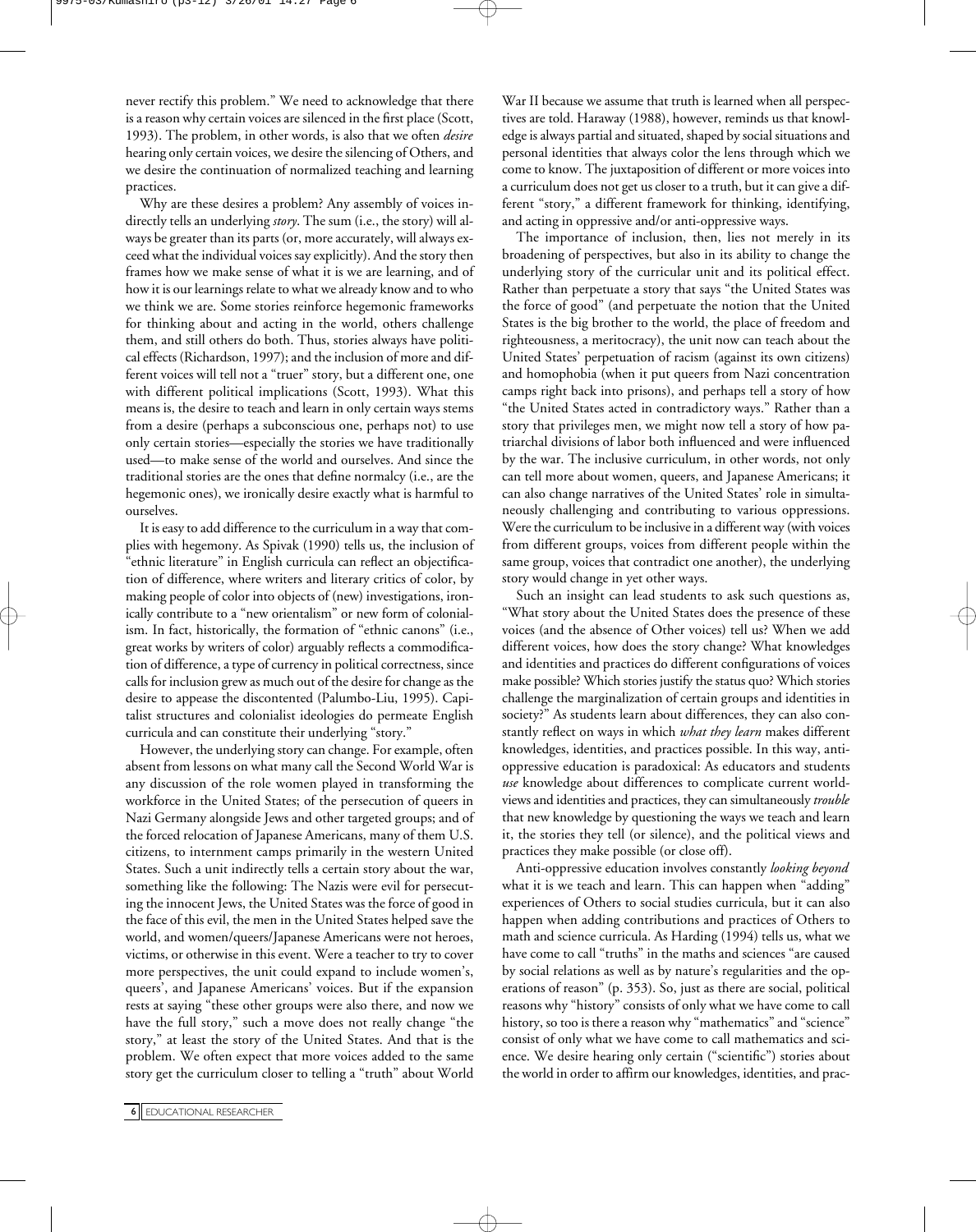tices. This is not to say that what we now know in mathematics and science is not important, or has not been immensely helpful in improving our lives—on the contrary, our knowledge has been very helpful in many ways. But just as there is much more to learn within what we call (Western) mathematics and science, so too are there alternative ways to know and act in the world through other mathematics and sciences.

If science and mathematics classrooms have traditionally taught science and math in only certain contexts and attempted to answer only certain questions, then students can be invited to learn sciences and maths in different contexts (Frankenstein & Powell, 1994), and use sciences and maths to answer different kinds of questions and solve different kinds of problems, especially problems relevant to their own lives (Ladson-Billings, 1995). They can even use sciences and maths to (con)test prior scientific/mathematical findings that have been used to privilege and marginalize different groups (such as findings that perpetuate stereotypes). Also, if science and mathematics classrooms are centered on approaches to science and math that claim universality (despite their necessary partiality), then students might critically respond by exploring alternative approaches (such as approaches that explore chaos and contradiction and the impossibility of totality), and seek not an understanding of *what is math/science*, but an exploration of *what do different approaches to math/science make possible and impossible in terms of understanding the world and addressing different problems* (Fleener, 1999; Shulman, 1996)?

To put it another way, mathematics and sciences can be taught in ways that constantly *look beyond* what is being learned and what is already known. As with teaching social studies, educators can approach the teaching of maths and sciences in paradoxical ways: simultaneously learn new knowledge, while critiquing the very ways we come to know; simultaneously learn about the contributions of science and math, while exploring ways that science and math have closed off further learning, privileged only certain knowledges, and in the process, contributed to oppression. Educators can teach students to be not only mathematicians and scientists, but also math critics and science critics (Harding, 1994), just as we teach students to be social critics (not only sociologists and historians) and literary critics (not only readers and writers).

In English classrooms, since curricula often face problems with the politics of representation (and the difficulties of inclusion), students can learn to *read texts in critical ways*. As I already noted, including different literatures can be problematic if students read the texts as merely a way to get to know differences. Since no text (such as a novel) on, say, Native Americans can ever reflect all voices within Native American communities, the knowledge we gain from any text will always be partial (Butler, 1997). Such partiality means that, inevitably, the text will reflect the realities of some people but miss those of others; it will represent the voices of some groups but silence those of others; and in doing so, it will challenge some stereotypes while reinforcing others. Using texts as ways to know Others will always work against oppression in contradictory ways. This is also true when we acknowledge that texts can never tell the "whole" story, since even texts used to tell "representative" stories are problematic when we expect that they actually "tell" us about difference. Texts are never transparent media that give us access or entry to a different reality. They are always partial re-presentations of what it is they tell us about. My argument, here, is not unlike postmodernist critiques of research write-ups that present qualitative data in the form of block quotations (Richardson, 1997). Interpreting voices as if they are "literal representations" (Britzman, 1995) or transparent and stable "mirrors" of reality (Scheurich, 1995) obscures the history and context in which the text was and still is being produced, and tends to conflate tellings of events with the actual events (Fine, 1994). There is always a difference between the text/telling and the object of the telling.

Furthermore, using texts as ways to know difference is problematic when we acknowledge not merely that texts have silences, but that they have necessary silences. Just as I earlier argued that identities have meaning because of what they are not (i.e., whom they exclude), so too do texts have meaning because of what they leave unsaid (Marshall, 1992). The unsaid is what gives the said its meaning. U.S. literature, for example, never has to explicitly privilege Whiteness since what is unspoken (though still present), namely, the "Black shadow," does much to accomplish this task (Morrison, 1992). Yet, conventional readings of texts, such as readings that look at universal meanings of texts (e.g., their themes, the intentions of the writers, and the development of the characters) or that look at personal connections to the texts (such as similarities between the reader and the characters, and the reader's opinions about how the story could have ended differently) treat what is said in the text as its reality, as the embedded "meaning" of the text (O'Neill, 1993). Such readings fail to treat as central to their analysis what is unsaid (as well as what we *do not want* to say), how both the said and the unsaid constitute the underlying story, and how the effects of that story are often hegemonic.

Just as social studies, science, and mathematics curricula need to look beyond what is being represented, so too do English curricula. In particular, since different ways of reading texts have different effects, students can learn to read texts in multiple and anti-oppressive ways. This can be done on two levels. First, students can learn to read for silences and the effects of those silences on the "meaning" of a text (Ellsworth, 1997). For example, rather than ask, "What does this novel tell us about, say, queer youth?" teachers can ask, "What questions does this novel raise about queer youth? Which stereotypes of queer youth does this novel reinforce, and which ones does it challenge? In general, what is not said in this novel about queer youth, and how do those silences make possible and impossible different ways of thinking about queer youth, about homophobia, about the reader's own sexual identities, and about change?" Educators can teach that the partiality of texts is exactly what makes texts useful for antioppressive education.

Second, students can learn to examine their desire to read in particular ways and their resistance to reading in other ways, and can do so with the understanding that some reading practices are desired because they are more comforting (though more oppressive) than others (Morris, 1998). For example, besides asking, "What does this text tell us about, say, White American working classes?" teachers also can ask, "What are different ways to read this text, what different knowledges about White American working classes does each reading give, and perhaps most importantly, why do we traditionally learn to read about White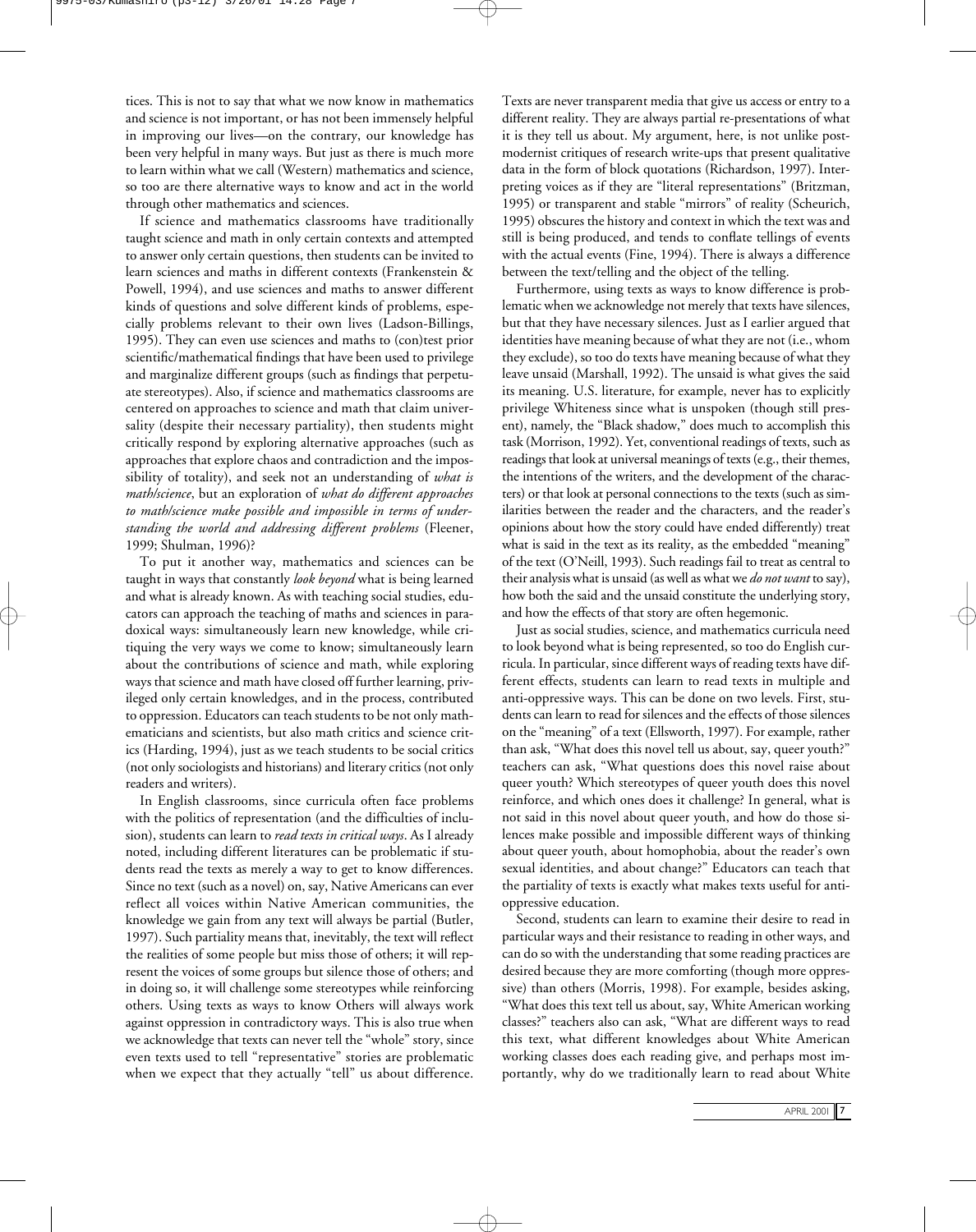American working classes in only certain ways?" O'Neill (1993) tells us that such an approach to teaching literature—that is, teaching literature as cultural criticism—looks beyond any false notion that there are meanings embedded in texts. It refuses to limit learning to what is said in the text. To read critically is not merely to read texts that say critical things. Instead, as O'Neill suggests, to read critically is to ask such questions as, "What are possible readings of this text? How are particular readings of characters marginalized or privileged? How are cultural issues of race, gender, class, or religion produced by different readings of texts? What are possible endings for this story, and how do these alternatives shift possible readings of the text?"

Such critical reading practices contrast with traditional reading practices that end up repeating our sense of normalcy. This is not surprising since teaching as cultural criticism involves explicitly trying to read against commonsense interpretations of literature. And that is exactly what makes this process difficult. As I argued earlier, we often desire to teach/learn/read/identify in traditional ways and these desires form a cycle: Just as how a reader reads is greatly influenced by the reader's identities and life experiences (Haraway, 1988), so too are the ways a reader identifies and makes sense of the world influenced by how the reader reads (Sumara & Davis, 1998). Not surprisingly, we are invested in reading in particular ways in order to maintain our own sense of self. This investment is what educators can address. We can help readers overcome their desire to read in traditional ways, and be open to reading in ways that bring about change.

In this section, I have described how the "posts" writings suggest approaches to teaching that embrace unknowability and paradox in education, embark on multiple ways of knowing, and look beyond what is already known. I have concluded by suggesting that such approaches to anti-oppressive education confront significant forms of resistance to difference and change among students. In the next section, I explore ways the "posts" writings suggest addressing these resistances.

# **Resistance, Crisis, and Resignifying the Self**

Anti-oppressive education that aims to change students and society cannot do so without addressing the ways students and society resist change. As I discussed in the previous section, people do not often desire learning about our own complicity with oppression, and when we do learn such things, the process is rarely easy (Ellsworth, 1997; Felman, 1995; Luhmann, 1998; Pitt, 1998). Learning about oppression and unlearning (Britzman, 1998) what we had previously learned is normal and normative can be upsetting. In particular, learning that *the very ways in which we think and do things is not only partial but oppressive* can be a very discomforting process, a form of "crisis" (Felman, 1995), and thus, is not what we typically desire. Yet, "education" is not something that involves repeating what one already knows. Rather, education involves learning something different, learning something new, learning something that disrupts one's commonsense view of the world. The crisis that results from unlearning, then, is a necessary and desirable part of anti-oppressive education. By implication, learning to overcome one's desire for the comforting repetition of normative knowledges, identities, and experiences involves learning to desire the discomforting process of unlearning. Desiring change involves *desiring to learn through crisis*.

Learning through crisis is perhaps most easily foreseeable in social studies classrooms where critical (Freire, 1995) discussions of social differences and oppressions become central to the curriculum. Lessons that critique, for example, the harmfulness of stereotypes and the invisible histories of institutionalized oppression can involve confronting one's own prejudices and acknowledging the harmfulness of one's own practices (such as when we unintentionally perpetuate stereotypes or comply with institutionalized oppression). These consciousness-raising processes can be emotionally upsetting and can require time and space in the curriculum to work through the resulting crisis before proceeding with the more academic part of the curriculum (Kumashiro, 1999a). Furthermore, working to bring about change in oneself as well as in society can be very labor intensive, and may need to be a process that happens year-round and not only in isolated and rare moments. Change (of the student and of society) cannot happen in predictable, controllable lessons: Students are never exactly who we think they are, they never come from exactly where we think they do, and they never respond exactly as expected. Antioppressive education is not an easy, rational, straightforward process, and pretending otherwise can actually contribute to additional forms of oppression (Ellsworth, 1992). Therefore, an anti-oppressive education that expects crisis for both student and teacher may need to create a space in the curricula where students can enter and work through crisis in ways unforeseeable by the teacher.

Unfortunately, what happens in classrooms is often not crisis, and not change, but rather, repetition and comfort for both student and teacher. This is the case not only in social studies classrooms. In English classrooms, for example, essays are often assigned to allow students to show who they are or what they know. The problem is that, as with research and literary texts, the writings of students are never transparent re-presentations of, in this case, their minds and souls. All texts, and words themselves, are partial. And even if they were not partial, the use of writings as demonstrative or representative of who the students are or what they know limits the potential of the writing process to bring about anti-oppressive change in the writer (and, arguably, in the reader as well). As Richardson (1997) suggests, writing can be not only representative (where we try to re-present something textually), but also performative (where the process of writing brings about difference in the writer), which means that writing can be less about repetition (i.e., retelling) and more about change.

In many English classes, instructors assign essays in which students are to explain the theories covered in class, or synthesize the readings, or critique the readings/texts, or connect the readings/ texts to the students' lives or observations. For such assignments, the standards for evaluation (i.e., signs that the student "got it" or "did well") are often signs of repetition, such as the main points of the readings, or critiques of the readings that are supported by other writings, or connections to personal lives that draw on frameworks students have earlier used to make sense of their lives or observations. Furthermore, in addition to the *content* of the essay, repetition is often required in the *structure* of the essay. In particular, essays are considered "academic" when they engage in forms of citation, of invoking the authority of someone who spoke earlier (Zenger, 1999), and essays are considered "well written" when they adhere to already existing models of what is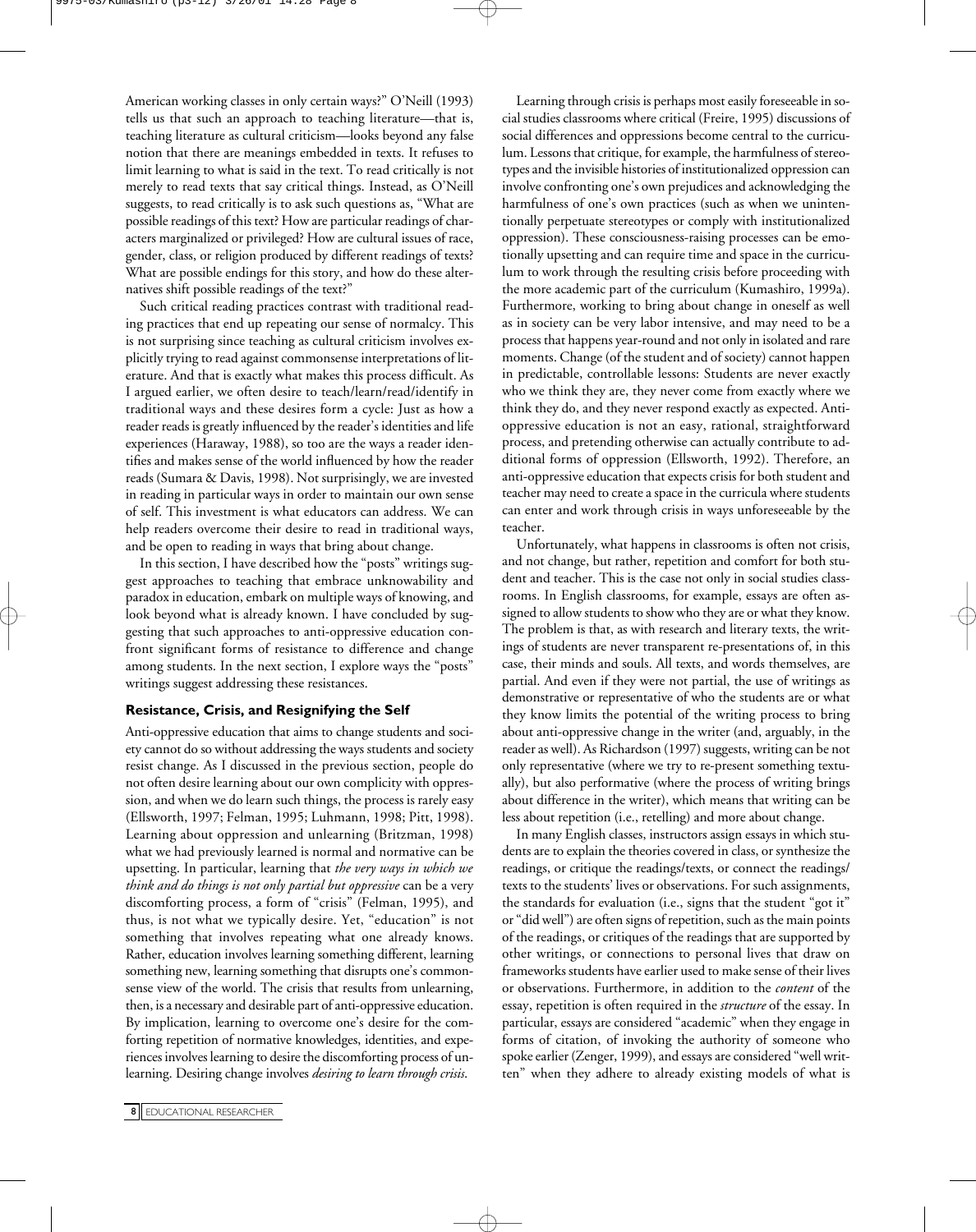"good academic writing." By learning to be "good writers," students are necessarily being constructed into subjects that were predetermined by "standards" in academia. In saying this, I do not advocate abandoning all academic essay writing since different types of writing assignments accomplish different things. However, I do suggest interrupting the privilege of certain ways of writing as we trouble what it means to write. Writing assignments cannot be limited to what teachers already know, that is, the proper academic essay. Writing will not be anti-oppressive if it is always forced to repeat and adhere to limited stories or frameworks of what it means to learn.

This applies even to assignments that ask students to reflect on their own lives, namely, autobiographies. Miller (1998) critiques the ways many educators assign autobiographies in their classrooms, noting that "telling one's story" not only presumes a rational development of a singular subject from ignorance to enlightenment, but also privileges the developmental model as "the story," making other stories unthinkable and untellable. Such a modernist use of autobiography merely repeats already-told stories, "reinscribes already normalized identity categories," and forecloses the possibility of seeing oneself in ways neither the student nor the teacher could have predicted. Instead, Miller argues that autobiography should engage not in repetition (and mirroring the already-familiar stories), but in resignification (and making one's story unfamiliar and unnatural, to both the student and the teacher). Can we imagine an assignment where teachers ask students to write in ways that trouble the already-familiar stories? Can we imagine an assignment where the product is less important than the process? And, can we imagine an assignment where students are helped to resist repeating their and their teachers' knowledges, identities, and practices, and to engage in the discomforting process of resignifying knowledges, identities, and practices? Writing, like reading, can be about changing "who we are" and "how things are," but such a move cannot come about if we insist on repeating the same stories of what it means to "do" a writing assignment or to "be" an English student.

So, too, with mathematics and sciences. One commonsense view of when a student has "learned" math and science is "that the foundations have become 'obvious' and disappeared from view; one is able to take the basic axioms for granted and use them correctly and unselfconsciously" (Shulman, 1996, p. 449). Students have learned math and science, in other words, when they think mathematically and scientifically as do other mathematicians and scientists. Learning math and science is about engaging in the repetition of "doing math" and "doing science." And not surprisingly, given the colonialist, patriarchal, Eurocentric, and heterosexist nature of (Western) mathematics and science, commonsense definitions of "good teachers" and "effective math/science education" that center on such views of "learning math/science" actually hinder efforts towards equity in education (Secada, 1995). Teaching in commonsense ways cannot help but maintain social inequities.

If educators are to contest the proper domains of maths and sciences, and critique the ways they are already complicit with oppression, then it seems contradictory to require that all students acquire certain standards of knowledge about and skills within what we currently call math and science. Meeting standards is, like many forms of essay writing, a practice of repetition (repeating predetermined knowledge), a practice that closes off the possibilities of learning what has yet to be known (by both student and teacher). Meeting standards focuses on only how we already "do" math and science, and ignores the other possibilities of doing. Furthermore, meeting standards assumes that teachers can know and control the processes of teaching and learning. Yet, as Ellsworth (1997) tells us, teaching involves a great deal of unknowability. We cannot fully know who our students are, we cannot control what they learn, we cannot know with certainty what it is they actually learn, and we cannot even be certain that what we want them to learn is what is in their best interest to learn. To acknowledge the unknowability of teaching is to acknowledge that teachers cannot say ahead of time what we want students to learn, what we will do to get them there, and how we will then determine if they got there—which is a popular format for lesson planning. Therefore, maths and sciences education cannot be about only giving students what we traditionally consider to be mathematical and scientific knowledges and skills. Such an emphasis on official knowledge (Apple, 1993) closes off antioppressive possibilities for change. I do not advocate abandoning all instruction in how we currently "do" math/science, but I do suggest interrupting the privilege of current ways of doing.

At the very least, educators can recognize that different communities and cultural groups develop different practices for working with numbers and thinking numerically, not only cultural groups around the world, but also cultural groups within the United States, including ethnic communities, children in different age groups, and professional groups (D'Ambrosio, 1985; Nelson-Barber & Estrin, 1995). The "numeracy" (Street, 2000) being taught in mathematics and science classrooms, then, is only one of many approaches to calculating, solving, predicting, modeling, and so forth. An anti-oppressive mathematics and science classroom can teach in ways that draw on Delpit's (1986, 1988) theory of the culture of power: Teachers can learn where students are coming from, build from students' own cultural proficiencies, and make connections between ways students are already numerate/scientific and ways they need to be numerate/ scientific to succeed in mainstream schools and society (Lee, 1999). Anti-oppressive math and science education cannot close off the "proper domain" of maths and sciences with a set of already-known stories about what really "is" math and science. To aim for standards is to make students into who we already know we want them to be, and that is problematic when our knowledge is always partial.

In summary, anti-oppressive education works against commonsense views of what it means to teach. Teachers must move beyond their preconceived notions of what it means to teach, and students must move beyond their current conceptions of what it means to learn. Anti-oppressive education involves constantly reexamining and troubling the forms of repetition that play out in one's practices and that hinder attempts to challenge oppressions. It involves desiring and working through crisis rather than avoiding and masking it. It involves contesting the standards that currently define education in the disciplines. And it involves imagining new possibilities for who we are and can be.

#### **Implications for Teacher Education**

What does this all mean for the training of teachers? Little has been written about anti-oppressive teacher education that makes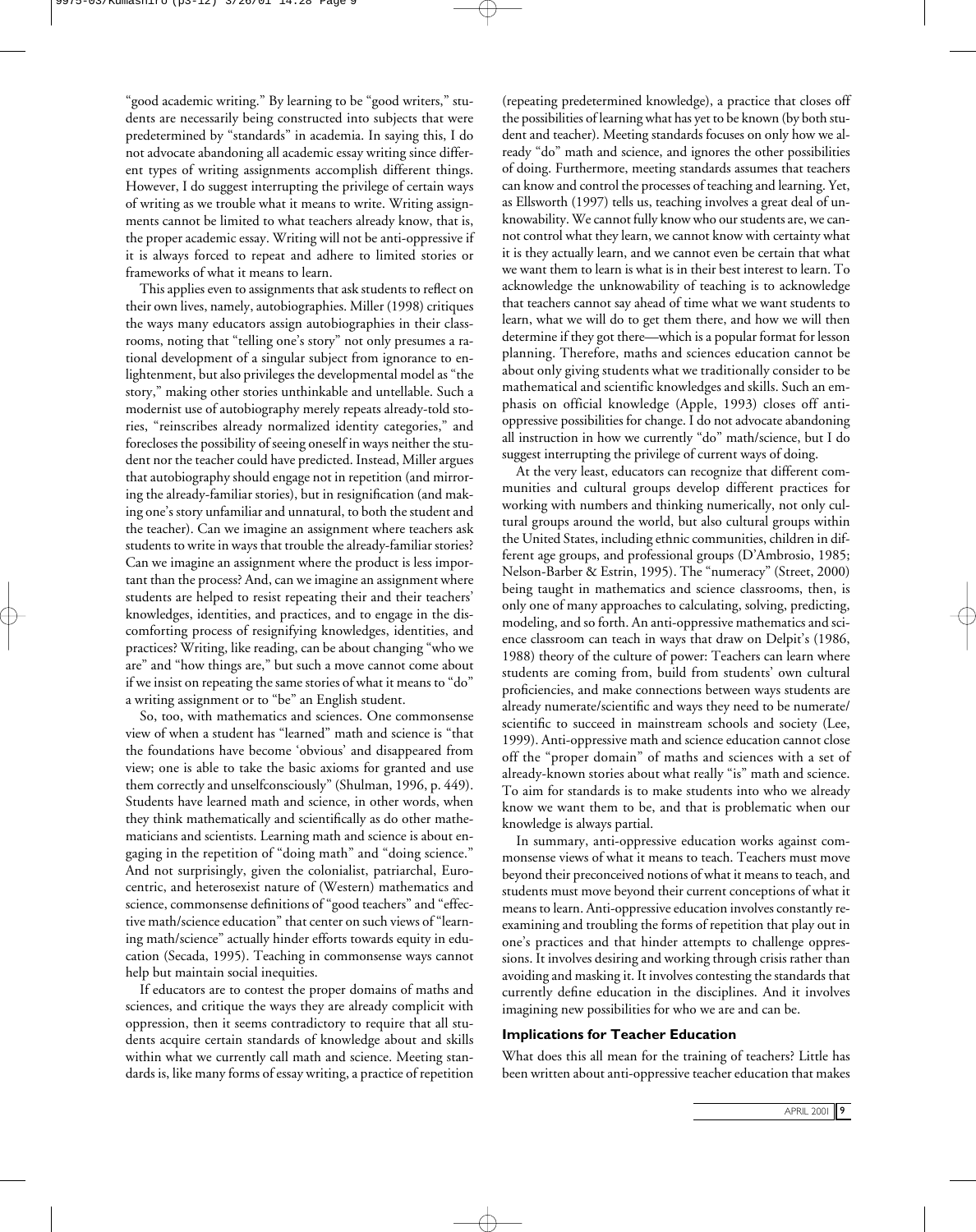use of these "posts" theories. More research needs to be done on what happens in classrooms when teachers try to do this work, including in disciplines not discussed in this article such as secondlanguage learning, physical education, and the arts; on how to prepare teachers to teach in these ways; and on how the field of antioppressive educational research itself can continue to look beyond what it already knows, such as by exploring theories, data sources, and research methodologies that remain silenced or marginalized.

Nonetheless, the theories explored in this article do suggest implications for at least three areas of teacher education: instruction in academic areas, preparation for lesson planning, and supervision of student teaching experiences. First, instruction in the academic areas. The same suggestions for anti-oppressive education in social studies, English, mathematics, and science classrooms in K–12 schools apply to anti-oppressive education in similar classrooms at the university level. In other words, for student teachers, preparation to teach in anti-oppressive ways involves receiving the same type of instruction from their professors (in the core disciplines) as their future students will receive from them. The barriers, here, are substantial. In higher education, traditional signs of "knowing" the discipline—such as high grades in coursework and publications in peer-reviewed journals—are often equated with an ability to teach the discipline. Professors do not normally receive training in how to teach, much less in how to teach in anti-oppressive ways, and not surprisingly, by relying on past experience, commonsense, and models of former instructors, professors generally teach what is traditionally taught, and do so in traditional ways. An anti-oppressive teacher education program may need to train professors in the core disciplines to teach in anti-oppressive ways, but at the very least it can teach student teachers to constantly "look beyond" the official knowledge being taught in their college courses.

As student teachers are taught differently, they can also be assessed differently, by which I mean they can receive the same type of assessments from their professors and from certification agencies that their future students will receive from them. For example, when preparing to teach mathematics, student teachers cannot be evaluated based only on how well they are able to repeat what currently constitutes "mathematics," such as its theorems, its terminology, and its applications. "Learning math" also consists of (continually) developing the abilities and desires to look beyond what is already known, such as to see what is made possible by other forms of mathematics. Current national calls to test the discipline-based knowledge of teachers ensure only that teachers can engage in repetition, and do little to reflect any ability to teach in anti-oppressive ways. Anti-oppressive teacher education involves teaching student teachers not only to *think mathematically,* but also to *think about mathematics* differently.

The second implication of the "posts" theories centers on how to help student teachers learn to plan lessons. As I argued earlier, teaching involves a great deal of unknowability, making it literally impossible to fully know who our students are and how teachers affect them with what they teach. Recognizing unknowability requires departing from a rigid adherence to the traditional model of teaching in which teachers think in terms of what they wish to achieve (i.e., the objective), what they will do to achieve their objectives (i.e., the activities), and what will tell them how well they have achieved their objectives (i.e., the assessments). This is not to say that such a format should be abandoned, but lesson plans need space for the unpredictable and uncontrollable things that always get in the way of knowing our students and achieving our objectives.

Learning to plan lessons is not unlike learning subject matter in the core disciplines—both involve paradoxically using new knowledge while troubling the ways we came to know. Student teachers can learn to tailor their lessons to the individualities of their students, while recognizing the partiality of their knowledge of students and, thus, constantly retailoring their lessons as they search for different readings of their students. Student teachers can learn to plan lessons that center on clear objectives, while recognizing the impossibility of teaching in controllable ways and, thus, constantly rethinking their implementation. Perhaps most importantly, student teachers can learn that reflecting on lessons involves asking not merely, "what 'worked'?" It also involves asking, "what did this lesson make possible and impossible? In what ways did it enable repetition, crisis, change, and so forth?" In other words, student teachers can learn that there is no panacea, that there is no one best way to teach, and that there is no one correct way to make sense of what happens in the classroom. In fact, student teachers can learn that even "proven" lessons or "master" teachers act in both oppressive and anti-oppressive ways. Learning to teach, as with learning a discipline, should not be a mere repetition of already-told stories about what it means to teach well. This is what makes teaching a process that never "works" and is in constant need of "working through."

The third implication of the "posts" theories centers on the supervision of student teaching experiences. There are many ways to observe student teachers. For example, just as readers often focus solely on what is said in, say, a novel, so too do supervisors often focus solely on what is said, on what is explicit, on what is visible in the classroom. The supervisor observes the subject matter being taught in order to ensure it is correct and appropriate. The supervisor observes the responses of students in order to assess whether the lessons were planned thoughtfully and implemented effectively. The supervisor observes interactions in the classroom in order to record instances where students are being marginalized or privileged. These are important observations to make. However, when the supervisor privileges these kinds of observations, the student teaching experience becomes one of repetition: of repeating the official knowledge in the disciplines, of repeating the lesson plan as if teaching did not involve unknowability, and of repeating the commonsense view that oppression consists only of observable acts and interactions.

Therefore, anti-oppressive supervision of student teaching experiences involves focusing on both what is said/visible and what is not said/visible in the classroom. In addition to what is included in the curriculum, the supervisor can ask the student teacher about what is not included in the curriculum, and what those silences may be teaching indirectly. In addition to what occurred in the classroom and how that matched or did not match the intentions behind the lesson plan, the supervisor can ask the student teacher about what did not occur in the classroom, or what occurred but was not intentional; about ways students were addressed by the lesson, and ways students were missed; and about what learnings, interactions, insights, and changes were made possible by this lesson, and what was closed off. Finally, in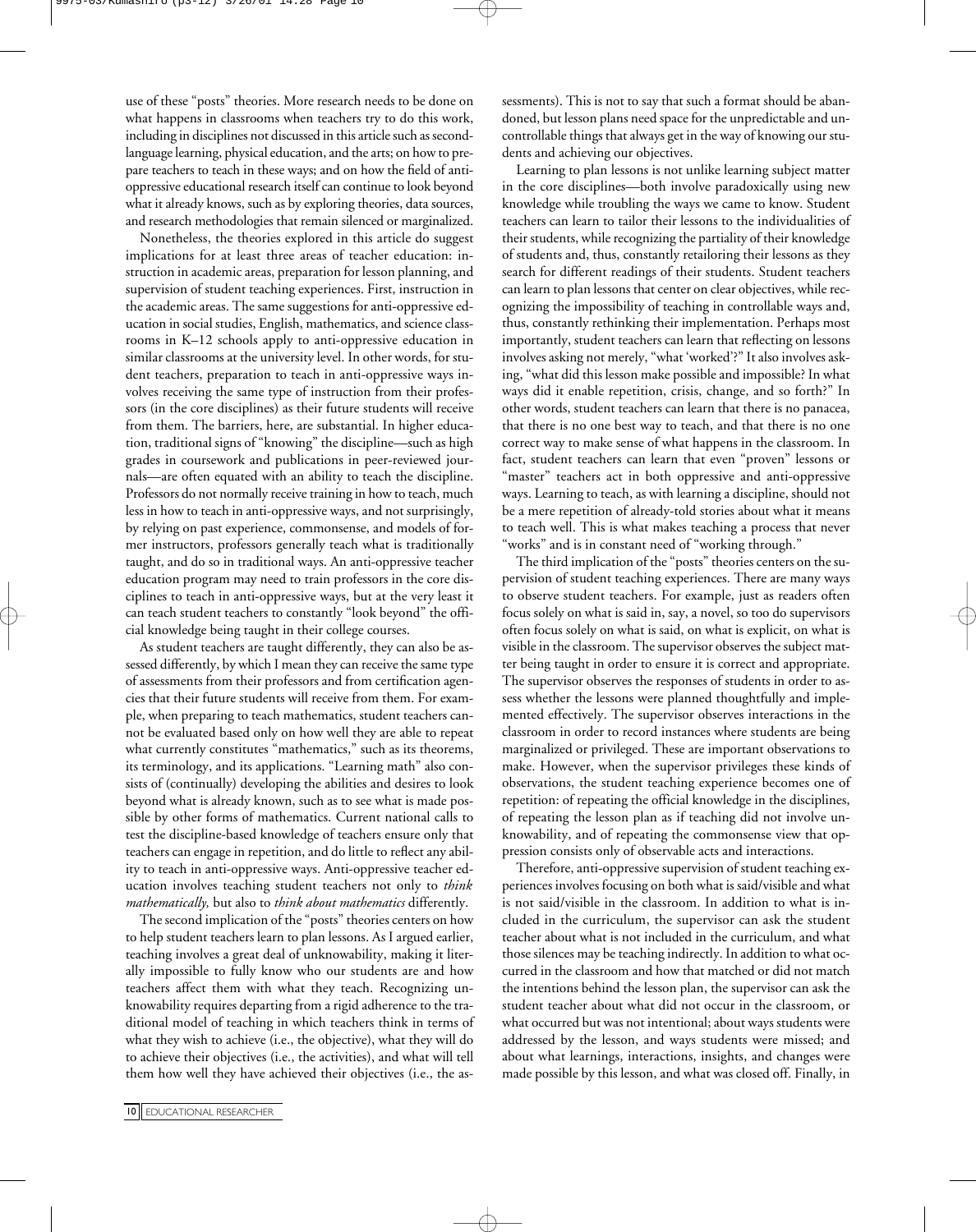addition to the visible interactions that served to marginalize or privilege different students, the supervisor can ask the student teacher about ways students or groups or identities were being marginalized or privileged in invisible, unobservable ways, including ways that arise through patterns established only over time. The hidden curriculum is no less important than the formal one, and thus, anti-oppressive teacher education involves focusing observations, support, and evaluations of student teaching experiences as much on what is being taught and learned intentionally and visibly as on what is being taught and learned unintentionally and indirectly.

The "posts" perspectives on anti-oppressive teaching and teacher education resist offering utopian practices. They do, however, suggest approaches to troubling our own practices and imagining different possibilities for teaching and learning. By urging us to look beyond the repetition of commonsense and tradition that often helps perpetuate multiple forms of oppression in schools and society, they are able to offer insights that can help improve the educational experiences of all our students.

#### **REFERENCES**

- Anyon, J. (1979). Ideology and United States history textbooks. *Harvard Educational Review, 49*(3), 361–386.
- Apple, M. W. (1993). The politics of official knowledge: Does a national curriculum make sense? *Teachers College Record, 95*(2), 222–241.
- Asante, M. K. (1991). The Afrocentric idea in education. *Journal of Negro Education, 60*(2), 170–180.
- Battersby, C. (1989). *Gender and genius: Towards a feminist aesthetics.* Bloomington: Indiana University Press.
- Berliner, D. C. (1997). "The vision thing": Educational research and AERA in the 21st century. Part 2: Competing visions for enhancing the impact of educational research. *Educational Researcher, 26*(5), 12, 14–15.
- Bishop, A. J. (1990). Western mathematics: The secret weapon of cultural imperialism. *Race & Class, 32*(2), 51–65.
- Bishop, A. J. (1994). Cultural conflicts in mathematics education: Developing a research agenda. *For the Learning of Mathematics, 14*(2), 15–18.
- Blackwood, E., & Wieringa, S. E. (1999). Sapphic shadows: Challenging the silence in the study of sexuality. In E. Blackwood & S. E. Wieringa (Eds.), *Female desires: Same-sex relations and transgender practices across cultures* (pp. 39–63)*.* New York: Columbia University Press.
- Britzman, D. P. (1995). "The question of belief": Writing poststructural ethnography. *Qualitative Studies in Education, 8*(3), 229–238.
- Britzman, D. P. (1998). *Lost subjects, contested objects: Toward a psychoanalytic inquiry of learning.* Albany: State University of New York Press.
- Butler, J. (1993). *Bodies that matter: On the discursive limits of "sex."* New York: Routledge.
- Butler, J. (1997). *Excitable speech: A politics of the performative.* New York: Routledge.
- Capper, C. A. (1999). (Homo)sexualities, organizations, and administration: Possibilities for in(queer)y. *Educational Researcher, 28*(5), 4–11.
- Cohen, C. J. (1996). Contested membership: Black gay identities and the politics of AIDS. In S. Seidman (Ed.), *Queer theory/sociology* (pp. 362–394)*.* Cambridge, MA: Blackwell Publishers Inc.
- Conerly, G. (1996). The politics of Black lesbian, gay, and bisexual identity. In B. Beemyn & M. Eliason (Eds.), *Queer studies: A lesbian, gay, bisexual and transgender anthology* (pp. 133–145). New York: New York University Press.
- Cronon, W. (1992). A place for stories: Nature, history, and narrative. *The Journal of American History, 78*, 1347–1379.
- D'Ambrosio, U. (1985). Ethnomathematics and its place in the history and pedagogy of mathematics. *For the Learning of Mathematics, 5*(1), 44–48.
- Delpit, L. D. (1986). Skills and other dilemmas of a progressive black educator. *Harvard Educational Review, 56*(4), 379–385.
- Delpit, L. D. (1988). The silenced dialogue: Power and pedagogy in educating other people's children. *Harvard Educational Review, 58*(3), 280–298.
- Doll, M. A. (1998). Queering the gaze. In W. F. Pinar (Ed.), *Queer theory in education* (pp. 287–298). Mahwah, NJ: Lawrence Erlbaum Associates.
- Ellsworth, E. (1992). Why doesn't this feel empowering? Working through the repressive myths of critical pedagogy. In C. Luke & J. Gore (Eds.), *Feminisms and critical pedagogies* (pp. 90–119). New York: Routledge.
- Ellsworth, E. (1997). *Teaching positions: Difference, pedagogy, and the power of address.* New York: Teachers College Press.
- Felman, S. (1995). Education and crisis, or the vicissitudes of teaching. In C. Caruth (Ed.), *Trauma: Explorations in memory* (pp. 13–66). Baltimore, MD: The Johns Hopkins University Press.
- Fine, M. (1994). Dis-stance and other stances: Negotiations of power inside feminist research. In A. Gitlin (Ed.), *Power and method: Political activism and educational research* (pp. 13–35)*.* New York: Routledge.
- Fleener, M. J. (1999). Towards a poststructural mathematics curriculum: Expanding discursive possibilities. *Journal of Curriculum Theorizing, 15*(2), 89–105.
- Frankenstein, M., & Powell, A. B. (1994). Toward liberatory mathematics: Paulo Freire's epistemology and ethnomathematics. In P. McLaren & C. Lankshear (Eds.), *The politics of liberation: Paths from Freire* (pp. 74–99). London: Routledge.
- Freire, P. (1995). *Pedagogy of the oppressed* (M. B. Ramos, Trans.). New York: Continuum.
- Fuss, D. (1991). Inside/out. In D. Fuss (Ed.), *Inside/out: Lesbian theories, gay theories* (pp. 1–10). New York: Routledge.
- Haraway, D. (1988). Situated knowledges: The science question in feminism and the privilege of partial perspective. *Feminist Studies, 14*(3), 575–599.
- Harding, S. (1994). Is science multicultural? Challenges, resources, opportunities, uncertainties. In D. T. Goldberg (Ed.), *Multiculturalism: A critical reader* (pp. 344–370). Oxford, England: Blackwell.
- Higginbotham, E. B. (1992). African-American women's history and the metalanguage of race. *Signs: Journal of Women in Culture and Society, 17*(2), 251–274.
- hooks, b. (1994). *Teaching to transgress: Education as the practice of freedom.* New York: Routledge.
- Jackson, P. W. (1968). *Life in classrooms.* New York: Holt, Rhinehart, & Winston.
- Jackson, P. W., Boostrom, R., & Hanson, D. (1993). *The moral life of schools.* San Francisco: Jossey-Bass.
- Kessler, S. J. (1998). *Lessons from the intersexed.* New Brunswick, NJ: Rutgers University Press.
- Kimmel, M. (1994). Masculinity as homophobia: Fear, shame, and silence in the construction of gender identity. In H. Brod & M. Kaufman (Eds.), *Theorizing masculinities* (pp. 119–141). Thousand Oaks, CA: Sage.
- Kumashiro, K. K. (1999a). "Barbie," "big dicks," and "faggots": Paradox, performativity, and anti-oppressive pedagogy. *Journal of Curriculum Theorizing, 15*(1), 27–42.
- Kumashiro, K. K. (1999b). Supplementing normalcy and otherness: Queer Asian American men reflect on stereotypes, identity, and oppression. *Qualitative Studies in Education, 12*(5), 491–508.
- Kumashiro, K. K. (2000a). Teaching and learning through desire, crisis, and difference: Perverted reflections on anti-oppressive education. *Radical Teacher, 58*, 6–11.